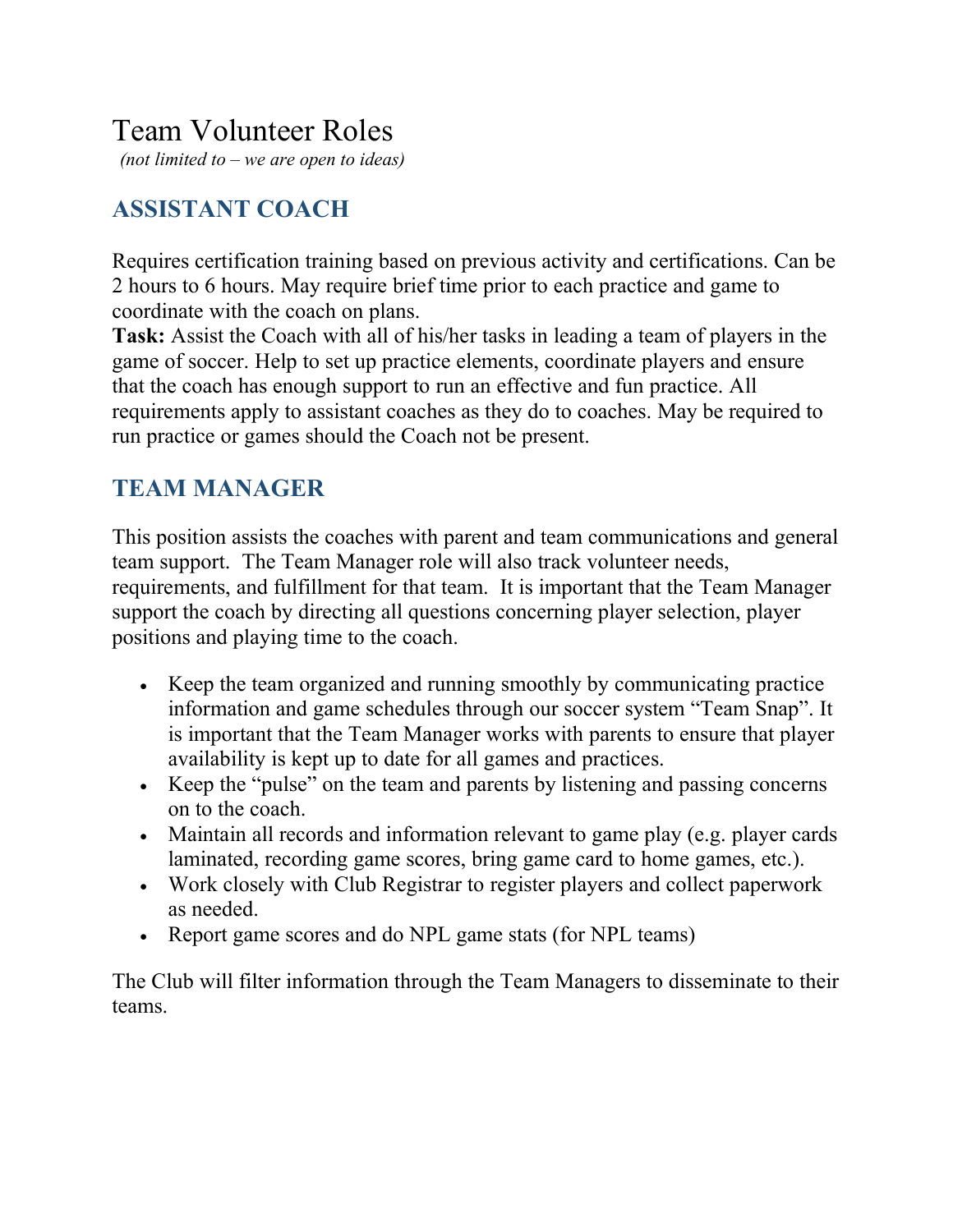## **FIELD MAINTENANCE**

This position will be responsible for maintaining the fields for your team before and after games. If needed, it is beneficial to solicit additional help from team parents as well.

Duties may include:

-Manage and perform all pregame and post-game field maintenance duties (home team)

-Remove all litter, team and spectator, and place in trash containers

-Put out and remove corner flags and goals

#### **TEAM TREASURER**

Collect and record monthly payments from players. Collect league & tournament fees and make the tournament payment. Collect referee fees. Pay referees at all home games. Calculate and collect coach reimbursement for Tournaments and State Cup. Collect monthly coaches' fees and pay the coach. Must be able to maintain confidentiality. Need to have access to Internet, computer and printer.

## **TRAVEL COORDINATOR**

When necessary, organizes any travel accommodations for the team. Bus/Car Rental, Airplane Tickets, Hotel Room Blocks etc.

## **BENCH MANAGER & CANOPY MANAGER**

In charge of bringing, set up and take down of team bench and team canopy. NPL teams need 2 matching benches and canopies.

#### **SOCIAL MEDIA**

Provide content to social media coordinator Sean Morley.

#### **VIDEO CAMERA**

Coordinate purchase of team video camera. Set up and take down at each game. AC Marin encourages either Trace or VEO cameras.